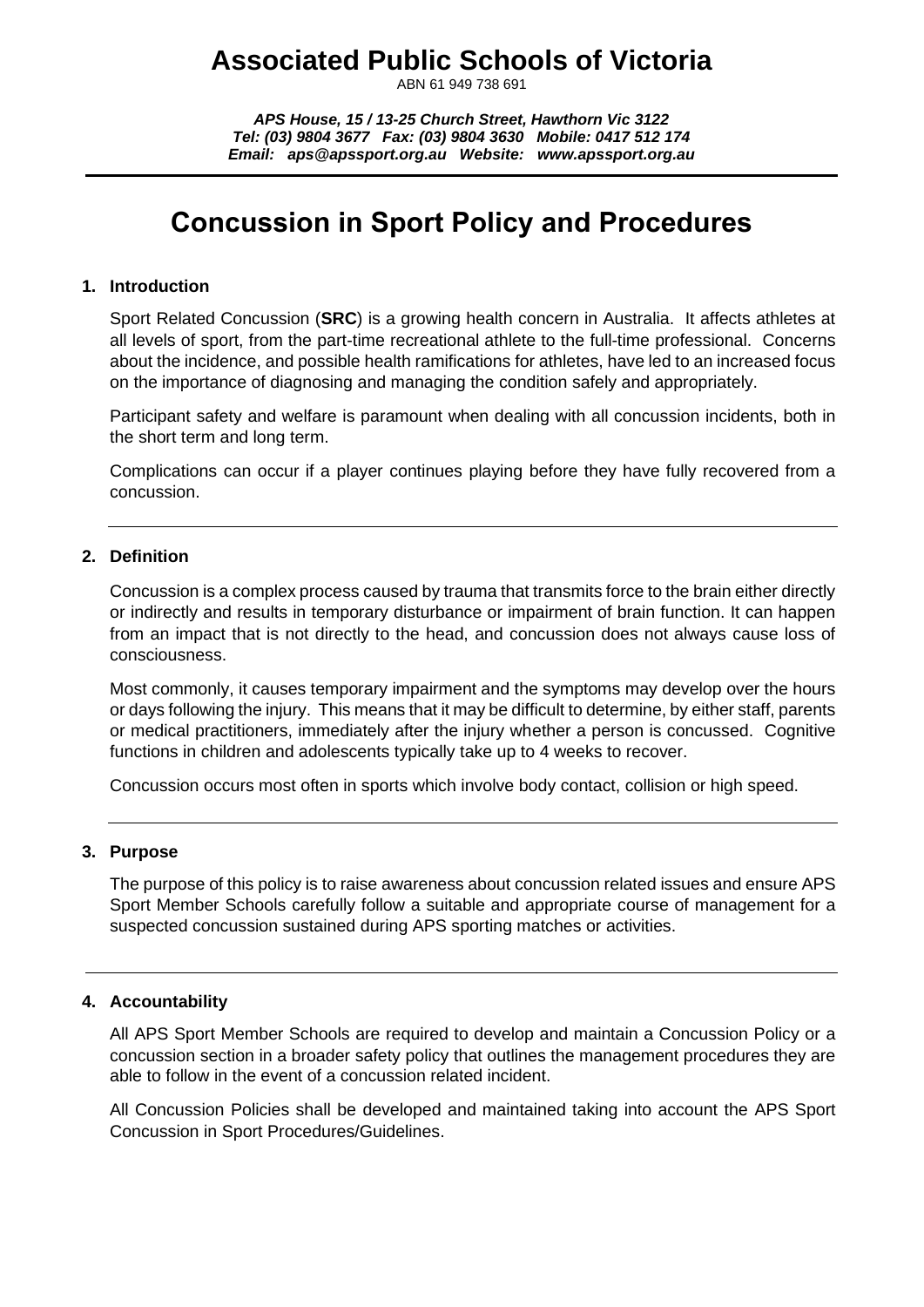## **5. Reference Points / Background Papers**

*The Management of Concussion in Australian Football, with specific provisions for children aged 5-17 years*

*[http://www.aflcommunityclub.com.au/fileadmin/user\\_upload/Health\\_Fitness/2017\\_Commun](http://www.aflcommunityclub.com.au/fileadmin/user_upload/Health_Fitness/2017_Community_Concussion_Guidelines.pdf) [ity\\_Concussion\\_Guidelines.pdf](http://www.aflcommunityclub.com.au/fileadmin/user_upload/Health_Fitness/2017_Community_Concussion_Guidelines.pdf)*

*Concussion In Sport Australia Position Statement An initiative of the Australian Institute of Sport, Australian Medical Association, Australasian College of Sport and Exercise Physicians and Sports Medicine Australia Dr Lisa Elkington, Dr Silvia Manzanero and Dr David Hughes - AIS [https://www.concussioninsport.gov.au/home#position\\_statement](https://www.concussioninsport.gov.au/home#position_statement)*

*Concussion in Sport Policy, Issued by Sports Medicine Australia v1.0 January 2018 <https://sma.org.au/resources-advice/concussion/>*

*Guidelines for the Management of Concussion in Rugby League*, *National Rugby League [https://www.playrugbyleague.com/media/3102/guidelines-for-the-management-of](https://www.playrugbyleague.com/media/3102/guidelines-for-the-management-of-concussion-in-rugby-league_final_v20.pdf)[concussion-in-rugby-league\\_final\\_v20.pdf](https://www.playrugbyleague.com/media/3102/guidelines-for-the-management-of-concussion-in-rugby-league_final_v20.pdf)*

*Pocket Concussion Recognition Tool 5* [http://www.aflcommunityclub.com.au/fileadmin/user\\_upload/Health\\_Fitness/2017\\_Commun](http://www.aflcommunityclub.com.au/fileadmin/user_upload/Health_Fitness/2017_Communtiy_Concussion_CRT.pdf) [tiy\\_Concussion\\_CRT.pdf](http://www.aflcommunityclub.com.au/fileadmin/user_upload/Health_Fitness/2017_Communtiy_Concussion_CRT.pdf)

*Role of Helmets and Mouthguards in Australian Football* [http://www.aflcommunityclub.com.au/fileadmin/user\\_upload/Health\\_Fitness/Role\\_of\\_helmet](http://www.aflcommunityclub.com.au/fileadmin/user_upload/Health_Fitness/Role_of_helmets_and_mouthgaurds.pdf) [s\\_and\\_mouthgaurds.pdf](http://www.aflcommunityclub.com.au/fileadmin/user_upload/Health_Fitness/Role_of_helmets_and_mouthgaurds.pdf)

*APS Sport Concussion in Sport Procedures/Guidelines* 

#### **6. Implications for Practice**

#### *6.1 At Board Level*

To properly implement this Policy, APS Sport must:

- ensure that this Policy and the APS Sport Concussion in Sport Procedures/Guidelines (Guidelines) are endorsed on an annual basis and following significant incidents if they occur;
- ensure that copies of this Policy and the Guidelines are made available to all staff;
- ensure that this Policy and the Guidelines are incorporated into the Board's record of current policies;
- ensure that this Policy and the Guidelines are incorporated into APS's induction program, to ensure that all staff are aware of the Policy and Guidelines, have read and understood the Policy and Guidelines, and acknowledge their commitment to comply with the Policy and Guidelines;
- ensure that this Procedure is accessible to the public (including children and parents).

# *6.2 At Other Levels*

To properly implement this Policy, all APS Sport staff must ensure that they abide by this Policy and the Guidelines and assist APS in the implementation of the Policy and Guidelines; and

#### *6.3 At APS Sport Member School level*

APS Sport will require Member Schools to sign an annual attestation of compliance with this policy (see Appendix 1).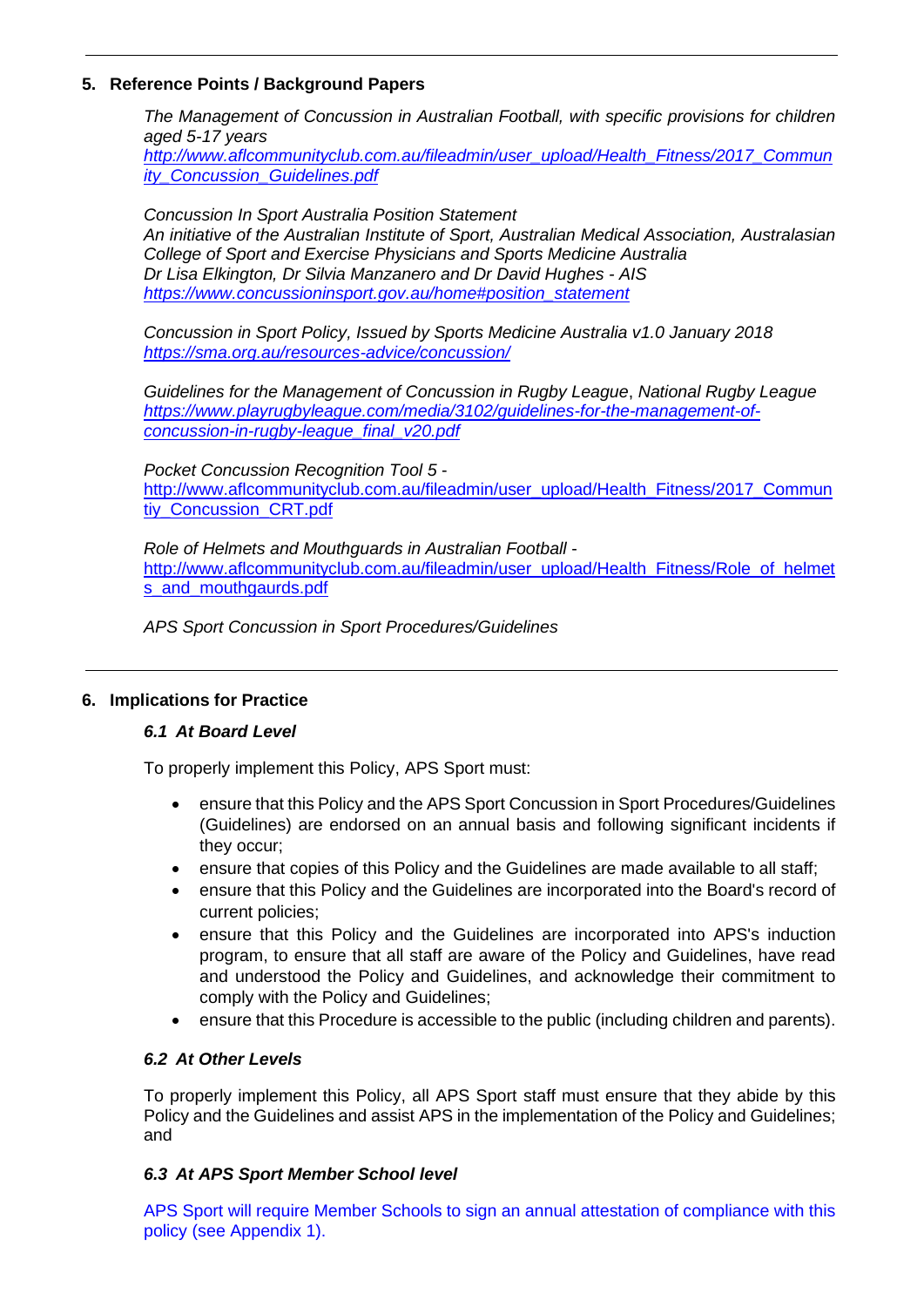# **Concussion in Sport PROCEDURES/GUIDELINES**

#### **Introduction**

*These guidelines have been created to assist members of APS Sport* in the management of concussion.

Sport Related Concussion (**SRC**) is a growing health concern in Australia. It affects athletes at all levels of sport, from the part-time recreational athlete to the full-time professional. Concerns about the incidence, and possible health ramifications for athletes, have led to an increased focus on the importance of diagnosing and managing the condition safely and appropriately.

Participant safety and welfare is paramount when dealing with all concussion incidents.

Complications can occur if a player continues playing before they have fully recovered from a concussion.

Member schools of The Associated Public Schools of Victoria Inc. (**APS Sport**) must take their duty of care to students seriously.

#### **What is concussion?**

Concussion is a complex process caused by trauma that transmits force to the brain either directly or indirectly and results in temporary disturbance or impairment of brain function. It can happen from an impact that is not directly to the head, and concussion does not always cause loss of consciousness.

Most commonly, it causes temporary impairment and the symptoms may develop over the hours or days following the injury. This means that it may be difficult to determine, by either staff, parents or medical practitioners, immediately after the injury whether a person is concussed. Cognitive functions in children and adolescents typically take up to 4 weeks to recover.

Concussion occurs most often in sports which involve body contact, collision or high speed.

#### **Concussion in Children and Adolescents**

The management of SRC in children (aged 5 to 12 years) and adolescents (aged 13 to 18 years) requires unique considerations suitable for the developing child.

Children have physical and developmental differences, including less developed neck muscles, increased head to neck ratio, and brain cells and pathways that are still developing.

Children and adolescents may have greater susceptibility to concussion. They may also take longer to recover and they may be at risk of severe consequences such as second impact syndrome. Managing concussion in children and adolescents therefore requires different standards and a more conservative approach.

#### **Guidelines: Pre-Match Procedures**

#### *Education*

APS Member Schools should conduct an annual process to educate staff members involved in sport about concussion. This should include information regarding:

- what is concussion:
- causes of concussion;
- common signs and symptoms;
- steps to reduce the risk of concussion;
- procedures if a student has suspected concussion or head injury; and
- return to school and sport medical clearance requirements.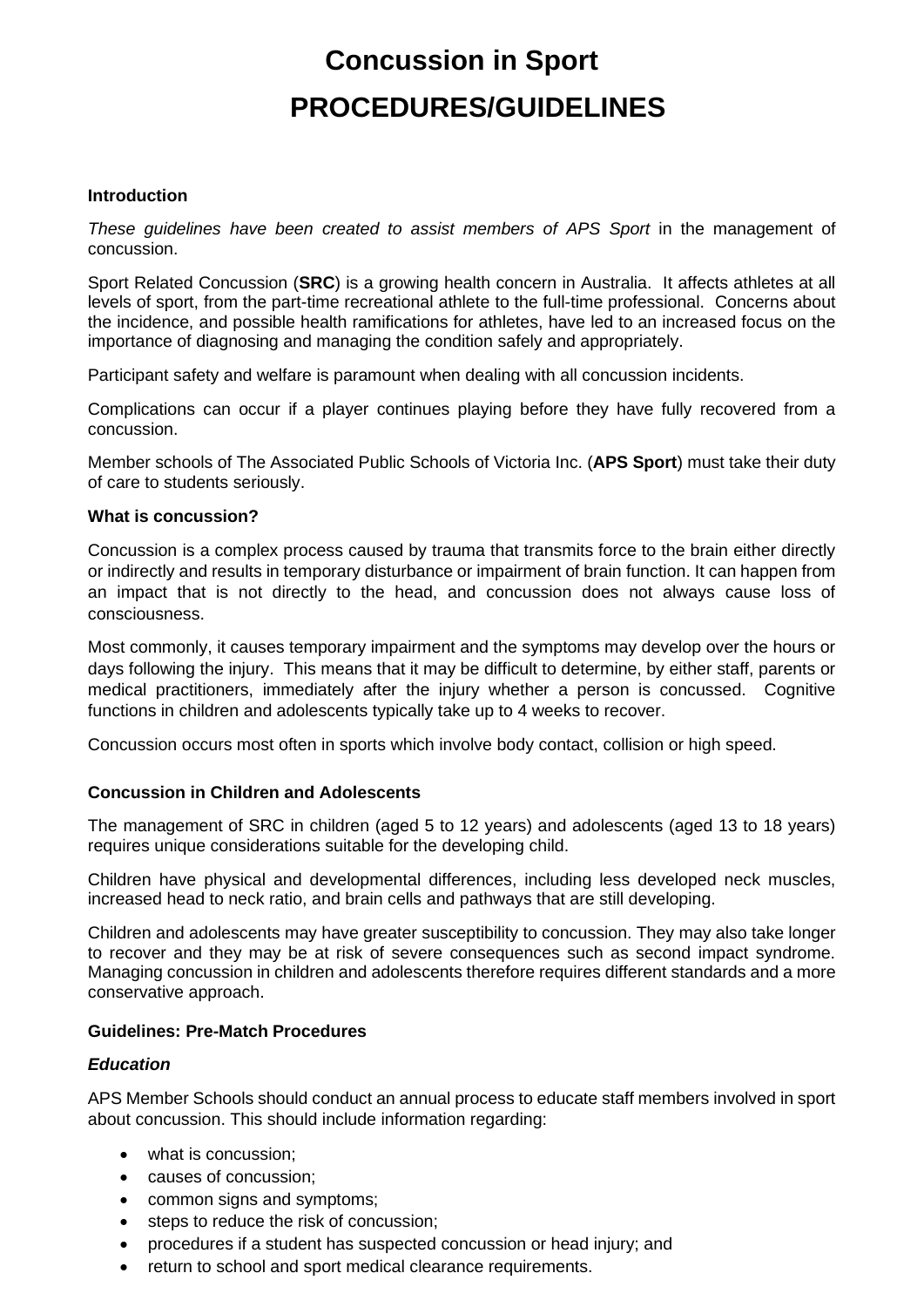## *Information*

APS Sport Member Schools should also maintain information regarding students' concussion history to help identify players who fit into a high-risk category. Such information should be handled and treated confidentially and in accordance with the School's relevant privacy policy.

Prior to any event or match, APS Member Schools should ensure that all relevant staff are provided with information regarding local health services in the event of an incident, including:

- local doctors or medical centres;
- local hospital emergency departments; and
- ambulance services.

# *Designation*

While all staff members have a role to play recognising and managing concussion, APS Member Schools should designate a coordinator at a game or event who can ensure that concussion protocol is communicated and followed. Ideally and when resources permit, a medical practitioner, first aid provider or sports trainer should be assigned this task.

#### **Guidelines: Match Day Procedures**

In the early stages of injury, it is often not clear whether you are dealing with a concussion or there is a more severe underlying structural head injury. For this reason, the most important steps in initial management and beyond include:

- 1. **Recognise –** recognising a suspected concussion
- 2. **Remove –** removing the person from the game or activity
- 3. **Refer –** referring the person (parents/guardian) to a qualified doctor for assessment
- 4. **Return –** returning to either training or games

Any player who has suffered a concussion or is suspected of having a concussion must be medically assessed as soon as possible after the injury and must NOT be allowed to return to play in the same game/practice session.



Recognising concussion can be difficult. The signs and symptoms vary, are not always specific, and may be subtle. Onlookers should suspect concussion when an injury results in a knock to the head or body that transmits a force to the head. A hard knock is not required – concussion can occur from minor knocks. Watch for when a player collides with another player, a piece of equipment, or the ground.

One or more individuals at a sporting event should be identified as the person responsible for concussion related activity. However, all individuals including other staff members, parents and other students should report any suspected concussion.

The following steps should be used as a guide to help the identification of concussion. However, these guidelines only provide brief sideline evaluations of concussion and it is still imperative that a comprehensive medical assessment is conducted by an appropriately experienced medical practitioner.

#### **Step 1: Red Flags**

If there is concern after an injury, including whether any of the following signs are observed or complaints are reported, then the player should safely be removed from the game or activity. If no licensed healthcare professional is available, call an ambulance for urgent medical assessment: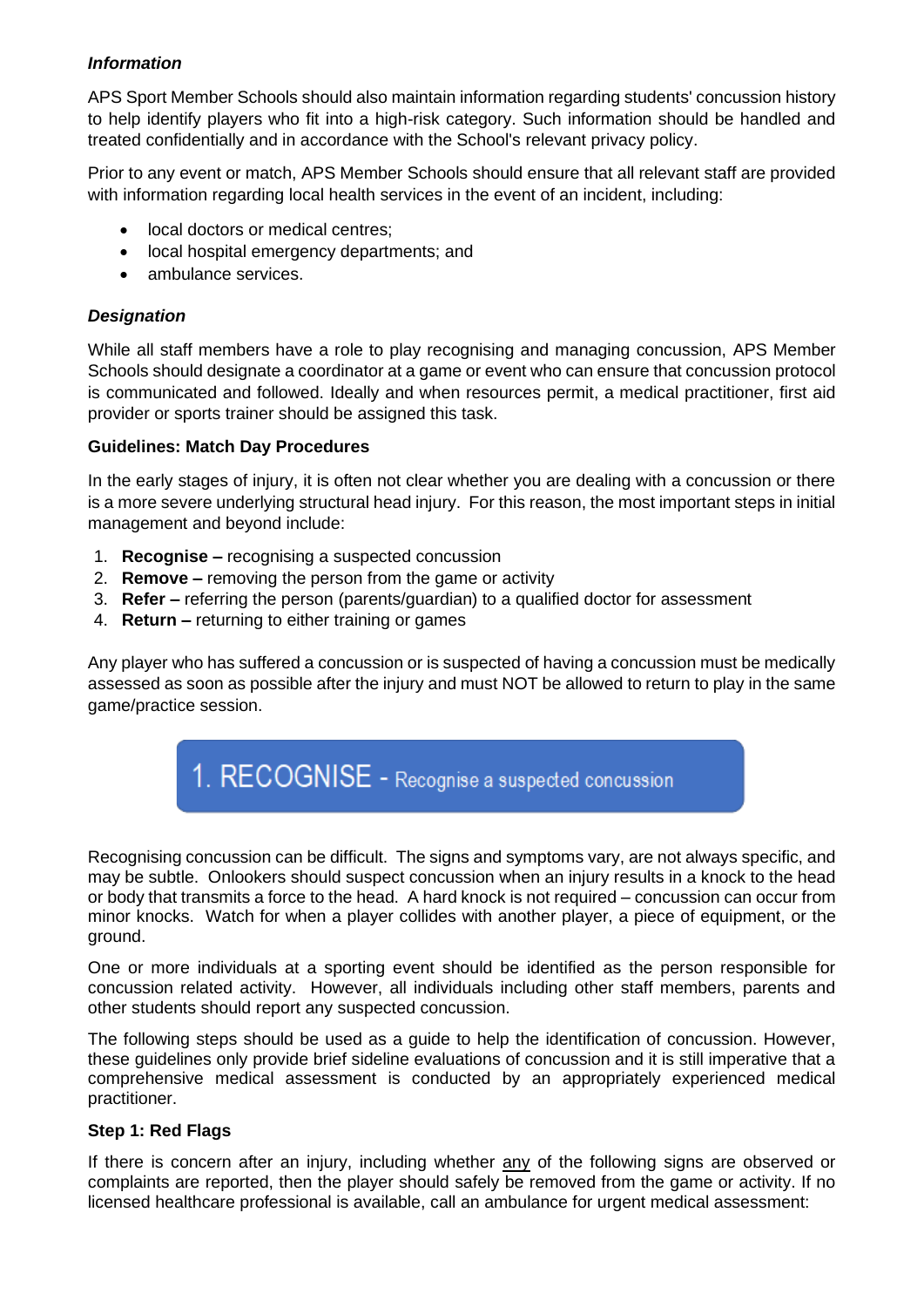| Neck pain or tenderness                         | <b>Loss of consciousness</b>                    |
|-------------------------------------------------|-------------------------------------------------|
| Double vision                                   | Deteriorating conscious state                   |
| Weakness or burning/tingling in arms or<br>legs | Vomiting                                        |
| Severe or increasing headache                   | Increasingly restless, agitated or<br>combative |
| Seizure or convulsion                           |                                                 |

Where a player is suspected of sustaining a severe head or spinal injury, call an ambulance immediately to take them to an Emergency department. Do not attempt to move the player (other than required for airway support) unless trained to do so.

If, at any time, there is any doubt regarding a student's health, they should be referred to hospital.

# **Step 2: Observable Signs**

Sometimes there will be clear signs that a player has sustained a concussion. If they display any of the following clinical features, immediately remove the player from sport:

| Lying motionless on ground or slow to get<br>up after a direct or indirect hit to the head | Dazed, blank or vacant look                                 |
|--------------------------------------------------------------------------------------------|-------------------------------------------------------------|
| Inability to appropriately respond to<br>questions                                         | Disorientation, confusion or no<br>awareness of game/events |
| Unsteady on feet or balance problems or<br><b>Falling over (incoordination)</b>            | Facial injury after head trauma                             |

Note: Loss of consciousness, confusion and memory disturbance are clear features of concussion. The problem with relying on these features to identify a suspected concussion is that they are not present in every case.

#### **Step 3: Symptoms**

Suspect a concussion and act immediately if a player displays any of these **symptoms**:

| Headache                        | <b>Dizziness</b>            | <b>Feeling slowed down</b> |
|---------------------------------|-----------------------------|----------------------------|
| 'Don't feel right'              | <b>Confusion</b>            | <b>Sadness</b>             |
| 'Pressure in the head'          | <b>Blurred vision</b>       | Feeling like 'in a fog'    |
| <b>Difficulty concentrating</b> | <b>Drowsiness</b>           | <b>Nervous or Anxious</b>  |
| Neck pain                       | <b>Balance problems</b>     | <b>More emotional</b>      |
| <b>Difficulty remembering</b>   | <b>Sensitivity to light</b> |                            |
| <b>Nausea or Vomiting</b>       | <b>Sensitivity to noise</b> |                            |
| <b>Fatigue or Low energy</b>    | <b>Irritability</b>         |                            |

#### **Step 4: Memory**

Where players are older than 12 years, they may be asked a number of questions to recognise suspected concussion. If a player fails to answer any of the following questions (modified as required) correctly, this may suggest a concussion:

| "What venue/location are we at today?" | "What team did you play last week/last<br>qame?" |
|----------------------------------------|--------------------------------------------------|
| "Which half is it now?"                | "Did your team win the last game?"               |
| "Who scored last in the game?"         |                                                  |



Any player suspected of having concussion must be removed from the game/training and should have no further involvement. Do not be swayed by the opinion of the player, trainers, coaching staff, parents or others regarding the return of the student to play.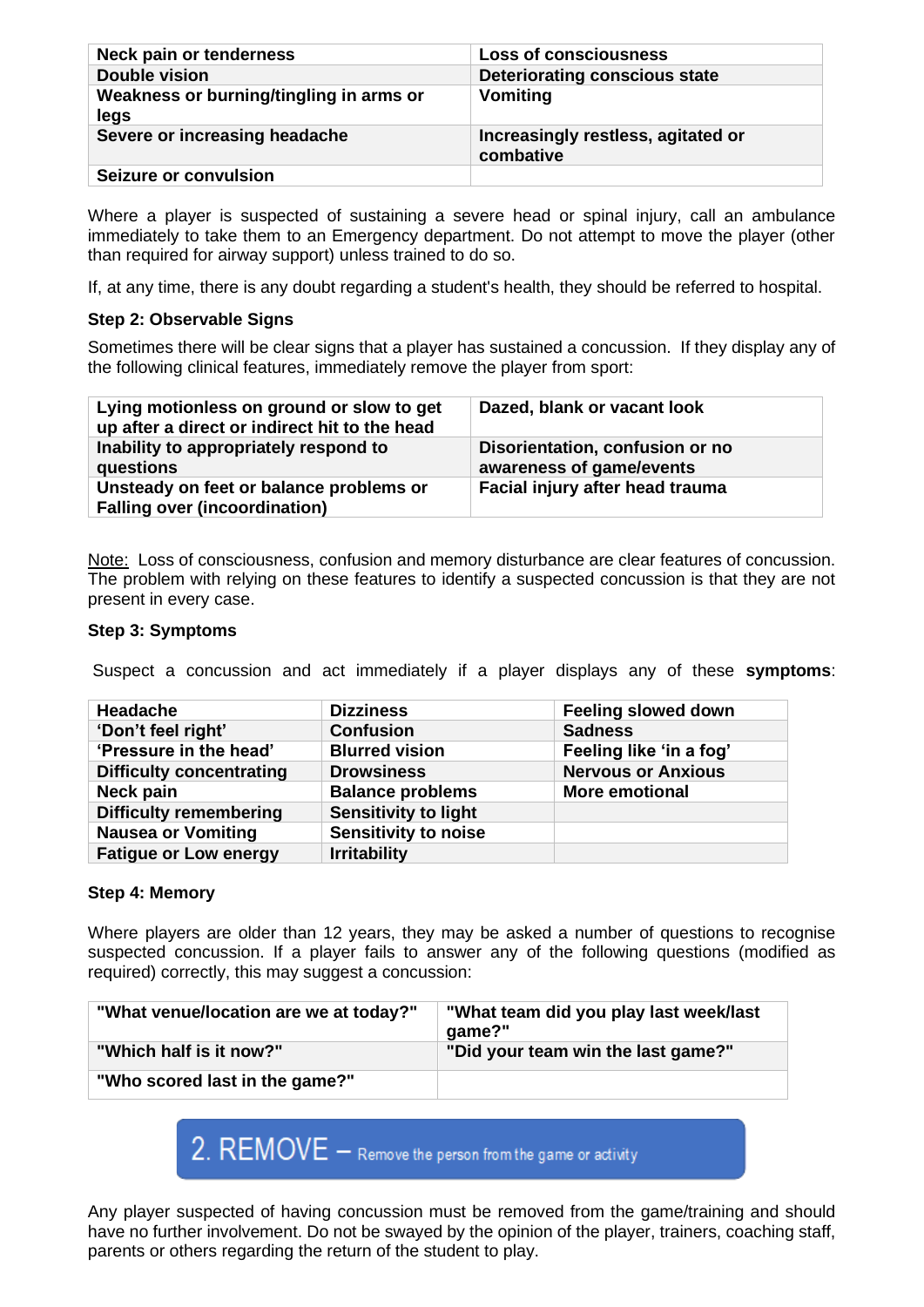Organise the player to be assessed and monitored by a medical doctor or a qualified first aider. Initial management must adhere to the first aid rules, including airway, breathing, circulation and spinal immobilisation.

**A student with concussion or suspected concussion should not be left alone or be sent home by themselves, and needs to be with a responsible adult. Students should not take prescription medication, including aspirin, anti-inflammatory medication, sedative medications or strong pain relieving medications. The student's parents or guardian should be contacted to inform them of the incident.**

An Incident Report must be completed for a concussion related incident.



The player should be assessed by a medical doctor present at the game or training session.

Where possible, the initial responder should describe the incident to the doctor or qualified first aider and notify them of the player's responses to any questions asked of them.

If a doctor is **not** present, the player should be assessed by a qualified first aider at first chance. They then should be sent to a local general practice or local hospital emergency department, particularly if there is any doubt on the condition.

At this time, ensure the player is closely monitored and escorted for referral. Students should not be sent home by themselves and should not drive a motor vehicle. Stay with the student until a thorough hand over is made to their parent or guardian and it is clear that the person can be collected.

 $4.$  RETURN  $-$  Return to either training or games, and school

A student should only return to school and/or sport once they have received medical clearance to do so. Only a medical doctor should provide medical clearance for the person to return to **school** or the **game** or **training**. A qualified first aider **should not** provide medical clearance.

Returning to learning and school should take precedence over returning to sport. A student must wait a minimum of 14 days after the complete resolution of all concussion symptoms before seeking formal clearance from a medical practitioner to return to contact activities (not full training). The student will then be reviewed by a medical practitioner before returning to full training that includes contact/collision. If there is no recurrence of symptoms 24 hours after full contact training, then a return to contact sport can be considered.

Even if medical clearance has been obtained, the school/staff member should not allow the player to return to play if their condition deteriorates or if the student advises that they are still feeling any symptoms of concussion.

Where there is uncertainty about a student's recovery, always adopt a more conservative approach, **"if in doubt sit them out"**.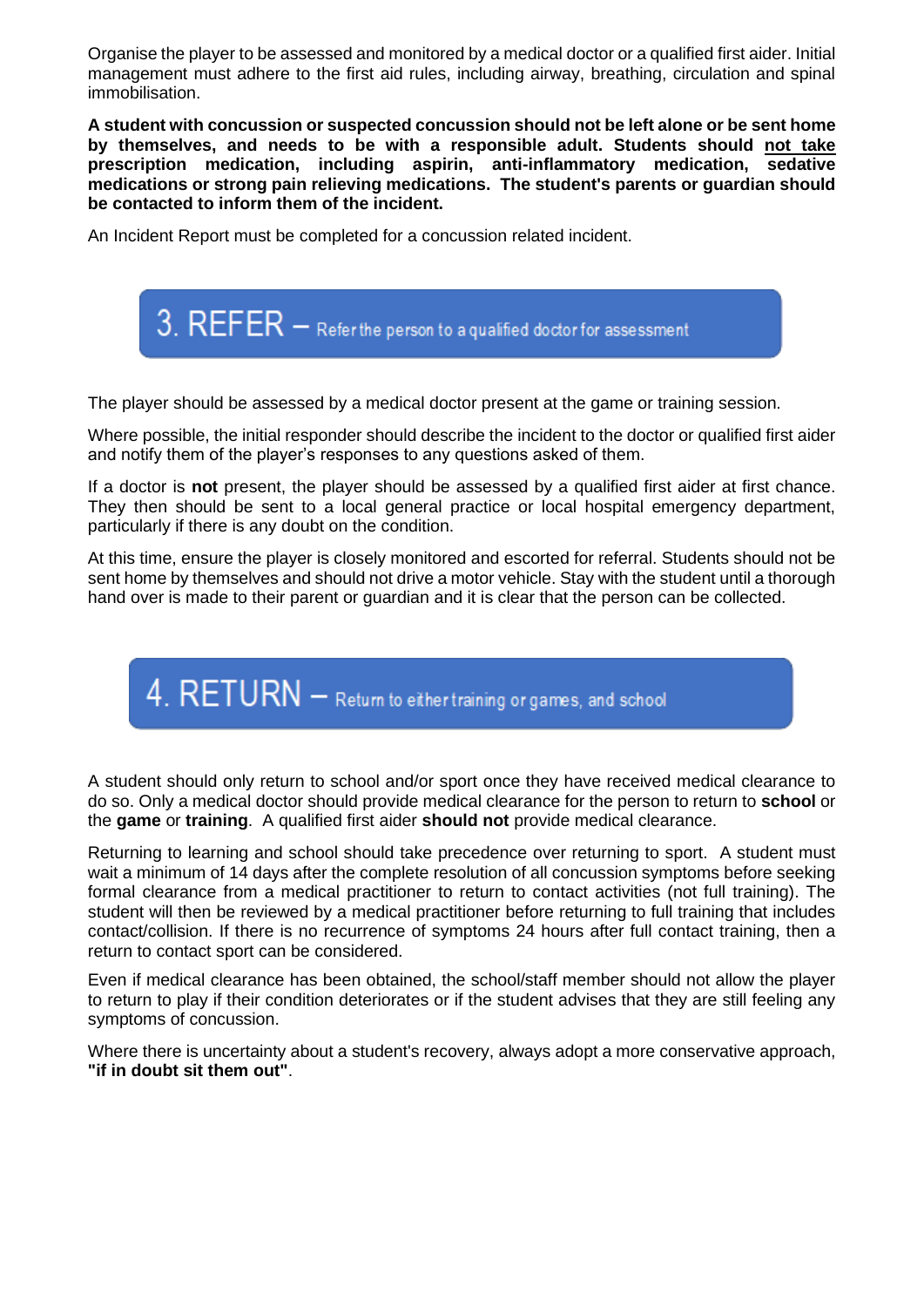#### **Medical Clearance:**

Parents are required to provide the school with medical clearance in writing.

As a matter of cause and follow up, the APS Sport Member School must contact parents for consent to participate in subsequent training or games.

During the next training session or game, a staff member should closely monitor the player. If they show any signs of concussion, the staff member should remove them from the game or training session and follow the procedures outlined above.

Managing concussion is a shared responsibility between the player, coach, sports trainer/medic, parents and medical practitioner. Open communication is essential and information should be shared. Always refer the player and, if they are a child, their parents, to a qualified medical practitioner with some expertise in the management of concussion. A player who has suffered a concussion should return to sport gradually. They should increase their exercise progressively, as long as they remain symptom-free.

#### **Return to Learn**

Children require a different approach from adults because their brains are developing, and they need to continue learning and acquiring knowledge.

The priority when managing concussion in children should be returning to school and learning, ahead of returning to sport. Concussion symptoms can interfere with memory and information processing. This can make it hard for children to learn in the classroom.

Parents should discuss with their doctor and child's school, an appropriate return-to-school strategy.

#### **Rest and Recovery**

Rest is very important after a concussion because it helps the brain to heal. Concussions affect people differently. While most athletes with a concussion recover quickly and fully, some will have symptoms that last for days or even weeks. A more serious concussion can last for months or longer.

Most people will recover from a concussion within 10 to 14 days. Children and adolescents often take longer to recover from a concussion than adults, and it is not abnormal for symptoms to last up to 4 weeks for children or adolescents.

For children and adolescents, it is suggested the graduated return to play protocol should be extended such that a child does not return to contact/collision activities less than 14 days from the resolution of all symptoms.

Rest is recommended immediately following a concussion (24–48 hours). Rest means not undertaking any activity that provokes symptoms. However, anyone who has suffered a concussion should be encouraged to become gradually and progressively more active as long as they do not experience any symptoms.

It is important that athletes do not ignore their symptoms and in general a more conservative approach be used in cases where there is any uncertainty.